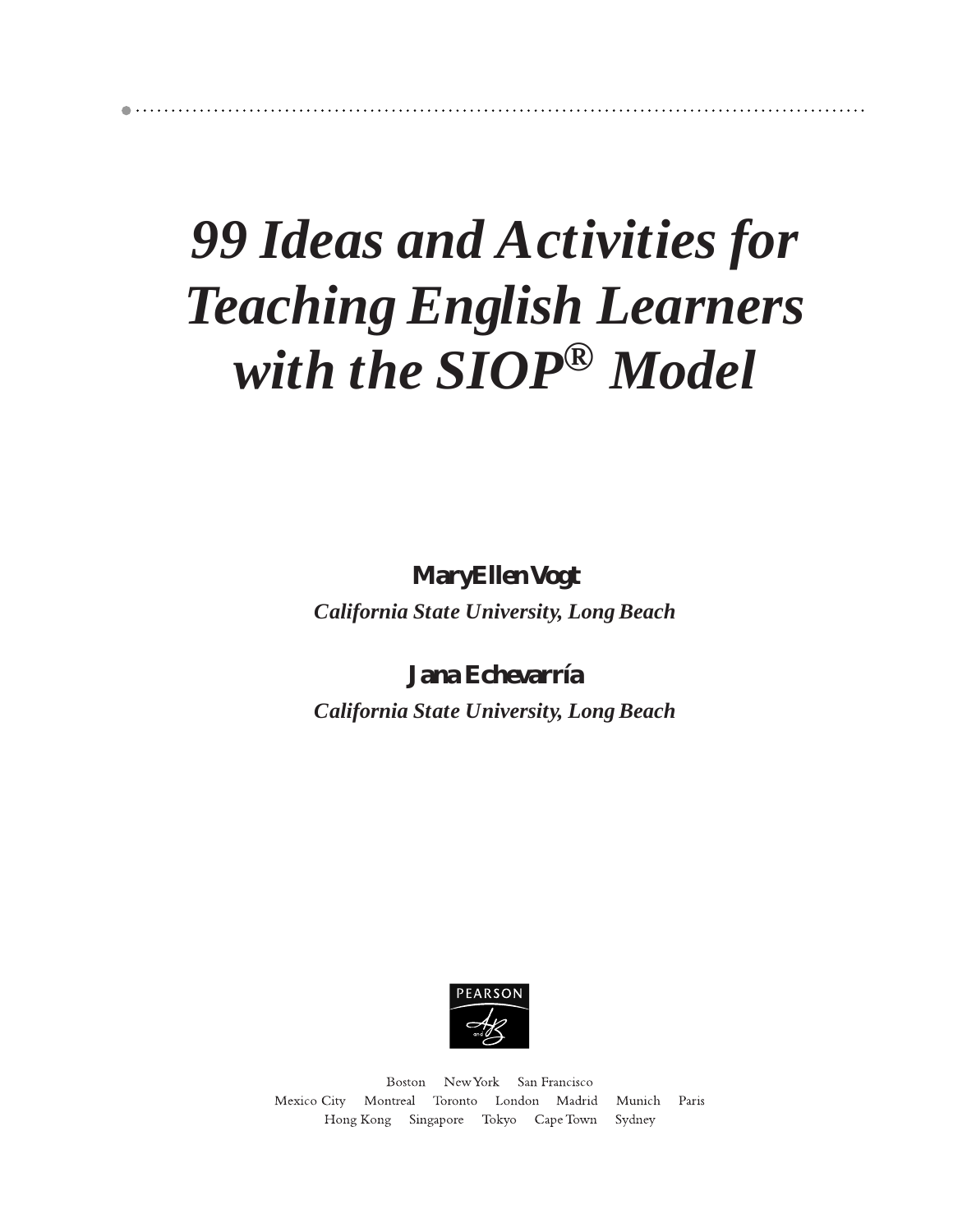Over the past decade, we have worked with thousands of teachers and administrators throughout the United States and several other countries as they have implemented the SIOP® Model. The term SIOP® (pronounced *sigh-op*), the acronym for the Sheltered Instruction Observation Protocol, has become widely known as an empirically validated approach for implementing effective sheltered content instruction for students who are acquiring English as a second (or multiple) language. The SIOP® Model, derived from the SIOP® observation protocol, includes eight instructional components and thirty features that, when used in combination consistently and systematically, have been found to improve English learners' academic achievement (Echevarria, Short, & Powers, 2006; Echevarria, Vogt, & Short, 2008).

This book responds to frequent requests from elementary and secondary teachers for additional teaching ideas, activities, and approaches that can be used to effectively implement the SIOP® Model. The ideas and activities, as well as other information within this book, are grouped within each of the eight SIOP® components.

## *Criteria for Selecting the Ideas and Activities*

As you look through this book, you will undoubtedly recognize some familiar ideas and activities; we hope you will also find new approaches and support for making the content you teach more comprehensible for English learners (and other students). These ideas and activities were selected according to the following criteria:

They focus on providing English learners with practice and application of key content and language concepts;

They promote students' interactions with each other and with the teacher;

They provide opportunities for students to use English while reading, writing, listening, and speaking;

They can be implemented with ease for nearly any subject area or grade level;

They provide information for the teacher to use for review and assessment of content and language objectives.

The SIOP® Model serves as an instructional framework for sheltered instruction that values effective, research-based, and time-honored teaching practices. Many of the cooperative learning and other techniques you already use are appropriate to include in SIOP® lessons. These new ideas and activities have been recommended by experienced SIOP® teachers and will add to your repertoire, further enhancing your instruction and your students' learning.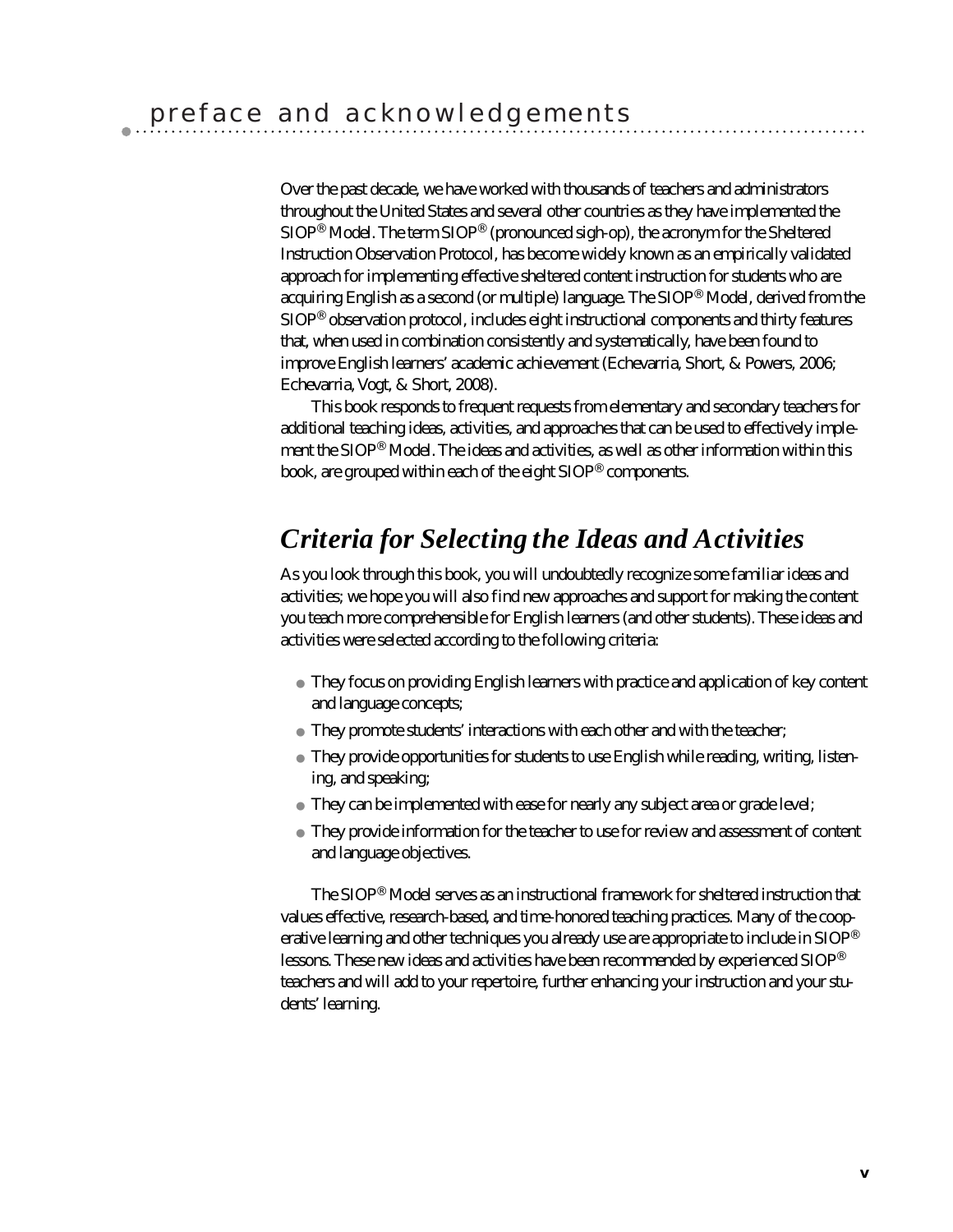## *About This Book*

If you are currently teaching or working with teachers, it is important to remember that *activities are not the end*; they are the means to the end. The end, of course, is mastery by all students of content objectives, language objectives, and district/state content standards. Although some teachers just want "use-tomorrow" activities for activities' sake, as fellow teachers, coaches, and supervisors, we all have a responsibility to help these teachers learn to use a variety of instructional techniques in a purposeful, thoughtful, and careful manner to maximize student achievement.

### **Content and Language Objectives**

It is our expectation that anyone who is reading this book has already read the core text, *Making Content Comprehensible for English Learners: The SIOP® Model (3rd Ed.*, Echevarria, Vogt, & Short, 2008). This book is essential for a thorough understanding of the SIOP® Model, which includes the need for explicit content and language objectives for each and every sheltered content lesson. If you have participated in SIOP® training, you know the critical importance of including content and language objectives that are explicitly stated, shared in writing, and presented orally to students.

Our research confirms that content and language objectives must guide the selection of appropriate and meaningful activities; activities that provide English learners with varied opportunities to practice and apply content knowledge at the same time ELs are developing English proficiency. The lesson-level content and language objectives must be observable (the teacher or observer should be able to see students actively working to meet an objective), and measurable (the teacher or observer should be able to determine whether students are making progress toward or have met each objective).

Learning behaviors, therefore, must be stated very specifically, such as: "Students will be able to identify three reasons why. . ."; "Students will be able to compare and contrast two perspectives related to. . ."; "Students will be able to classify into three groups the following. . ." These objectives could also be stated as "I can. . ." statements to better facilitate student understandings: "I can identify three reasons why. . ."; "I can compare and contrast two perspectives related to. . ."; or "I can classify into three groups the following. . ."

Note that on these somewhat generic objectives, we left off a specific subject area or topic. For a given lesson, the topic must be included: "The student will be able to (or "I can") compare and contrast the perspectives of Civil War Generals Ulysses S. Grant and Robert E. Lee regarding strategies for winning the war in 1863." Or: "I can compare and contrast a square and a rectangle." Note that these sample objectives are observable and measurable by the teacher.

Content and language objectives are included as examples for nearly all of the ideas and activities in this book. Many are stated somewhat generically with the expectation that you will insert the topic/subject area you are teaching just as we did above. On these objectives you will see the parenthetical words, "a topic." For example, with the Anticipation/Reaction Guide (p. 82) in the Strategies section, you find the following content objective: "Students will be able to agree or disagree about Anticipation statements written about (a topic)." If the subject you are teaching is social studies/current events, and the topic is capital punishment, your content objective for the students might read: "I can agree or disagree with Anticipation statements about capital punishment." A language objective might be: "I can orally or in writing justify my reasoning for agreeing or disagreeing with Anticipation statements about capital punishment."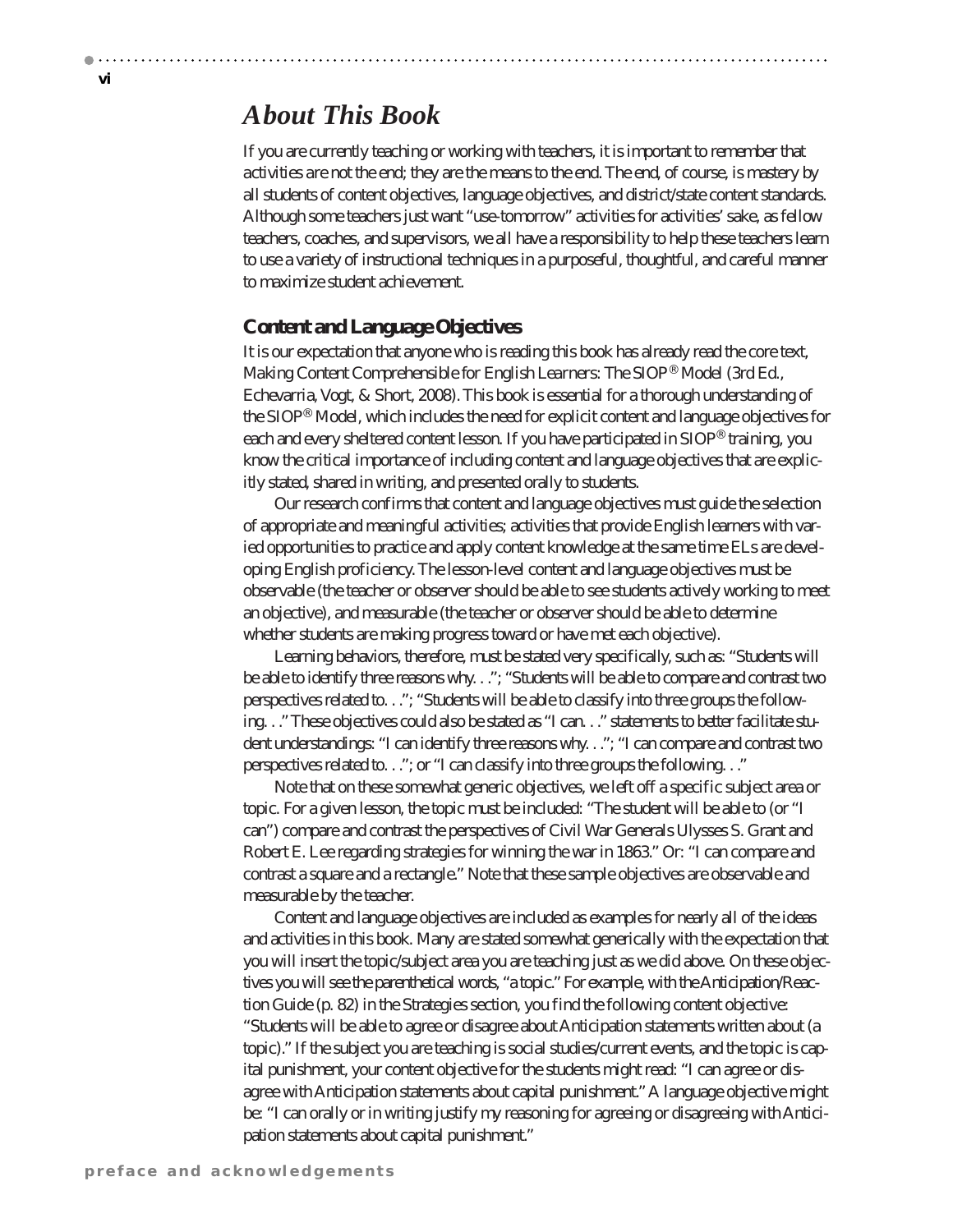For example, when teaching second graders a unit on Our Community in social studies, write five Anticipation statements about what children can do to make their communities a better place. A content objective might be: Students will be able to agree or disagree with statements about their roles in their community and give reasons for their positions.

A language objective might be: Students will be able to complete sentences about their community and share them orally with their partner using one of the following sentence stems:

"I agree with this statement because. . ." "I disagree with this statement because. . ."

For younger children  $(K-2)$ , the stems might be:

"I say yes because. . ." "I say no because. . ."

Our purpose in providing generic objectives is to help you learn how to frame objectives for your English learners. Remember that all lesson objectives, both content and language, must be generated from actual content; your district and/or state standards will most likely serve as your guide. Never introduce generic objectives to students such as, "The students will use a Venn diagram," or "The students will complete a graphic organizer." The objectives do not spring from the activity; they are generated by the key content and language concepts being taught. State specifically the learning behaviors you plan to elicit (e.g., explain, diagram, discuss, predict, summarize, draw, list, etc.). Include the specific content and language concepts you are teaching and reinforcing.

### **Lesson Plans**

At the end of each chapter for six of the SIOP® components (Building Background, Comprehensible Input, Strategies, Interaction, Practice/Application, Review/Assessment) you will find two comprehensive lesson plans, one written at the elementary and one at the secondary level. These are complete lessons that illustrate how you might use an idea or activity in the respective component to implement the features of the SIOP® Model. Despite the fact that we have included instructional ideas and activities here component by component, in reality the SIOP® Model integrates the components (and thus the features) throughout a lesson. Accomplished SIOP® teachers don't plan a lesson one component at a time; their lessons demonstrate the overlap, interrelatedness, and integration among the SIOP® components.

For example, an activity such as The Insert Method (p. 33) might activate prior knowledge and build students' backgrounds, but it can also make content comprehensible by teaching learning strategies (such as monitoring comprehension), promoting interaction between partners, and providing for practice and application of the key content and language concepts. During a lesson with The Insert Method, teachers continually review and assess students' understanding. Although an idea or activity "resides" within one or two components in this book, in reality these activities support and reinforce student learning of key content and language concepts across the components and features of the SIOP® Model, from lesson to lesson. This important point is illustrated by each of the lesson plans at the end of the chapters.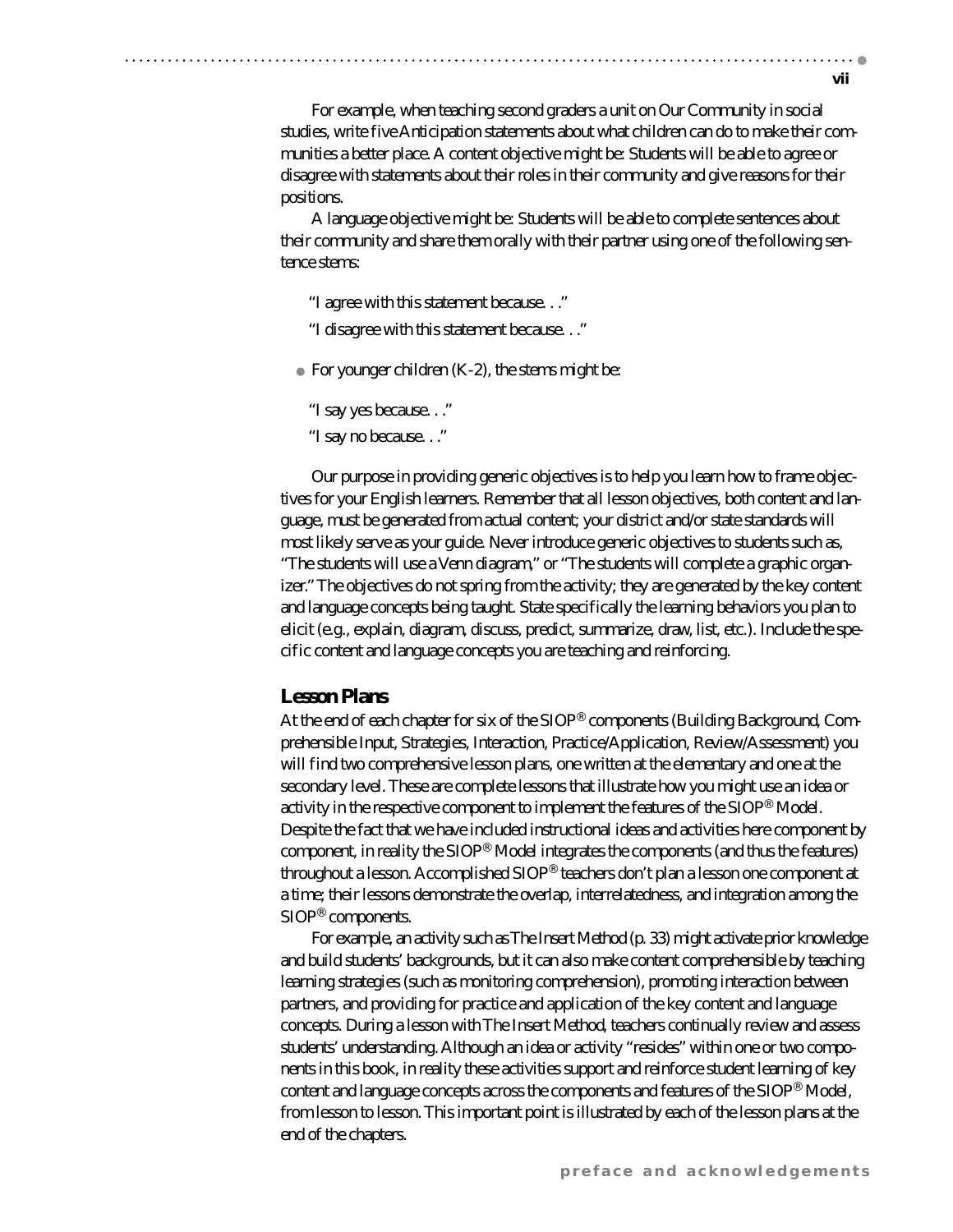**viii**

Note how the lesson plans are derived from the content and lesson objectives. Within each lesson plan, the content and language objectives are numbered (such as 1, 2, etc.). Follow across the page (left to right) and you will find meaningful activities that are also numbered (1.1, 2.1). The activities were specifically selected so that students can practice and apply the key content and language concepts described in the objectives. You will also see that the teachers assessment of student learning corresponds to the numbers of the lesson's content and language objectives. The lesson plans all incorporate ideas and activities from this book, and they were created to illustrate how to promote student attainment of the respective content and language objectives.

Finally, the lesson plans span a variety of grade levels to encourage the use of these ideas and activities across the pre-K-12 continuum. Most of the activities can be used at any grade level, but several are most effective in the lower or upper grades and these have been identified accordingly.

## *Acknowledgements*

We have made every attempt to identity the originators of the ideas and activities that are included in this publication; we thank them for their creative, effective approaches to teaching and learning. If you know of anyone that we did not include, please let us know.

We enthusiastically acknowledge our reviewers, whose insights, understanding of the SIOP® Model, helpful suggestions, and additional ideas and activities were greatly appreciated. They include: Julia S. Austin, University of Alabama, Birmingham; Gwendelyn Silva, California State University, Fullerton; Karen Fichter, Zebulon GT Magnet Middle School; Carla Dudley, Oak Mountain Intermediate School.

We are grateful to five expert  $SIOP^{\otimes}$  teachers for their help with this book: Angie Medina, who shared many ideas that she and her colleagues in the Long Beach Unified School District have used with their English learners; Nicole Teyechea, a SIOP® Institute National Faculty member who created, with Melissa Castillo, the effective lesson plan format; Kendra Moreno, for her help with ideas and lesson planning; Sarah Russell, a SIOP® National Faculty member and superb ESL teacher, and Melissa Castillo, also a member of the SIOP® Institute National Faculty, for her creative and well-written lesson plans, additional teaching ideas and activities, and expertise in teaching with the SIOP® Model. We have learned a great deal from these extraordinary educators about teaching and learning with the SIOP® Model.

Finally, we express our thanks to our SIOP® colleague and friend, Deborah Short, and to our families who lovingly (and with great patience) support our work.

mev je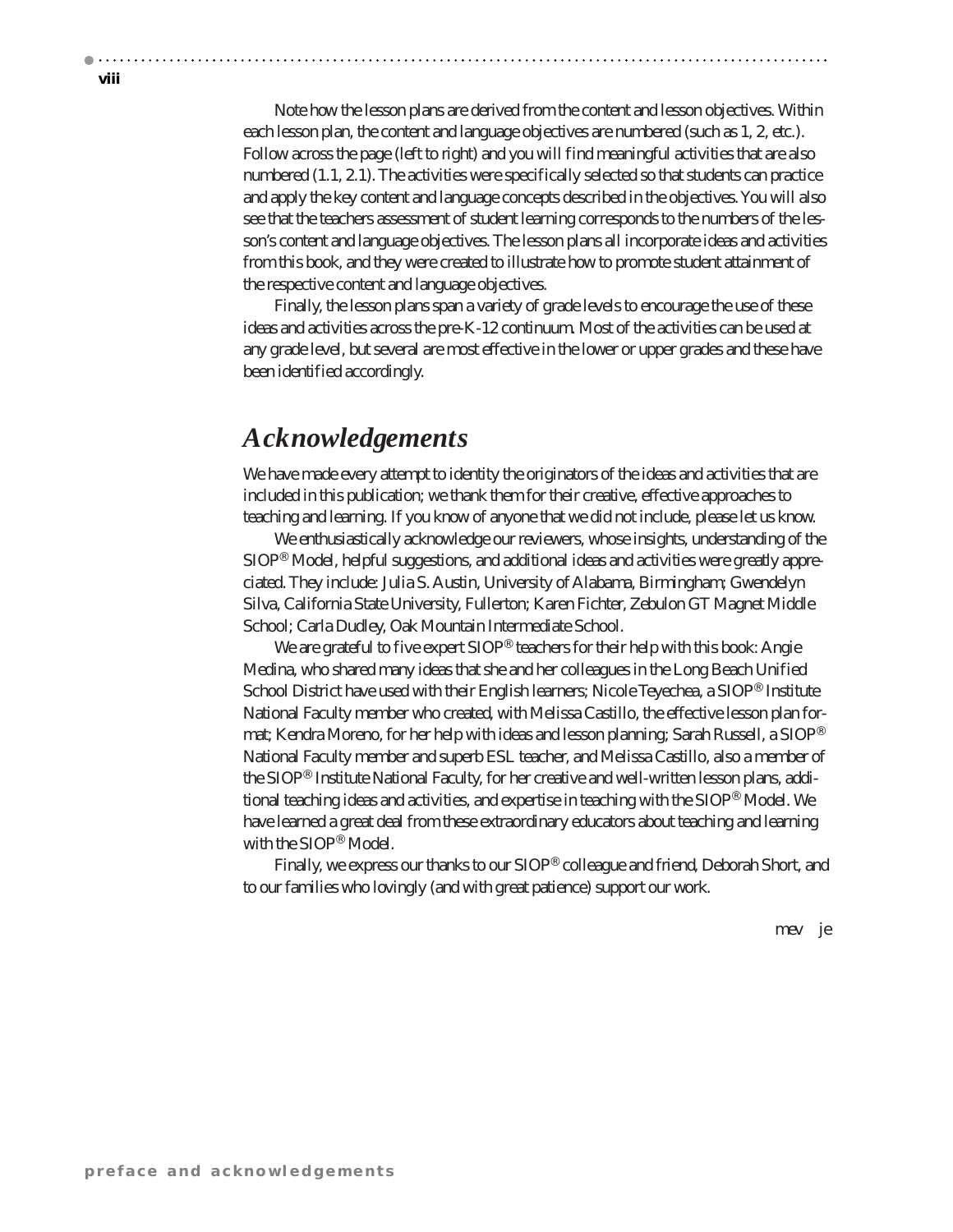## a guide to using this book

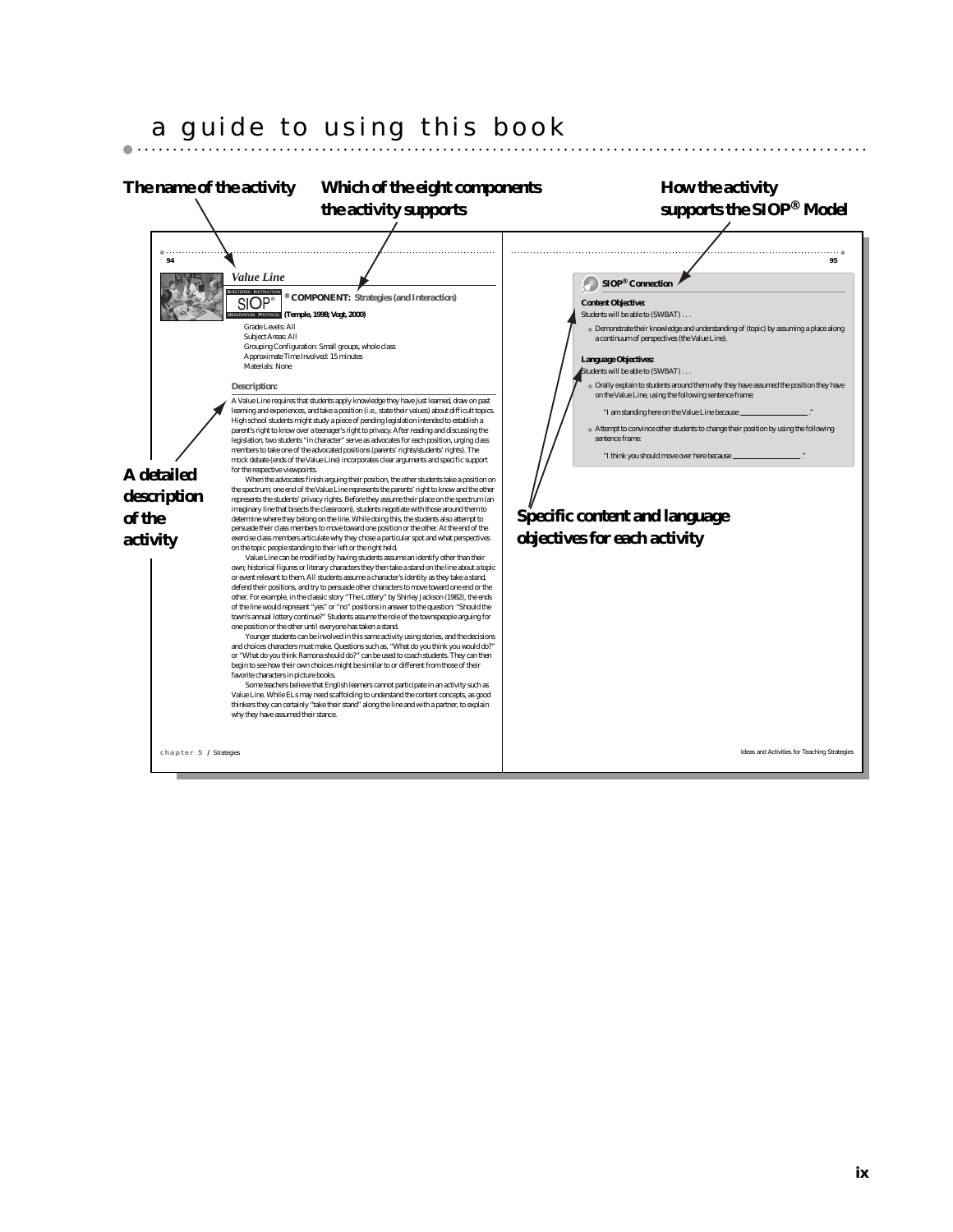# *Building Background*

## **Overview of the Building Background Component**

Cognitive psychologists have described how learners develop understandings through connections they make among those things they know and have experienced, and those things they are learning. Research supports teachers' explicit activation of students' prior knowledge, and the building of background for those students who may lack prior knowledge of a particular content topic. These linkages of "schemata" help us all learn new information by helping us connect what we know and experience to what we are learning.

All English learners come to school with varied experiences, but not all of their background knowledge matches what they need to know to be successful in U.S. schools. This

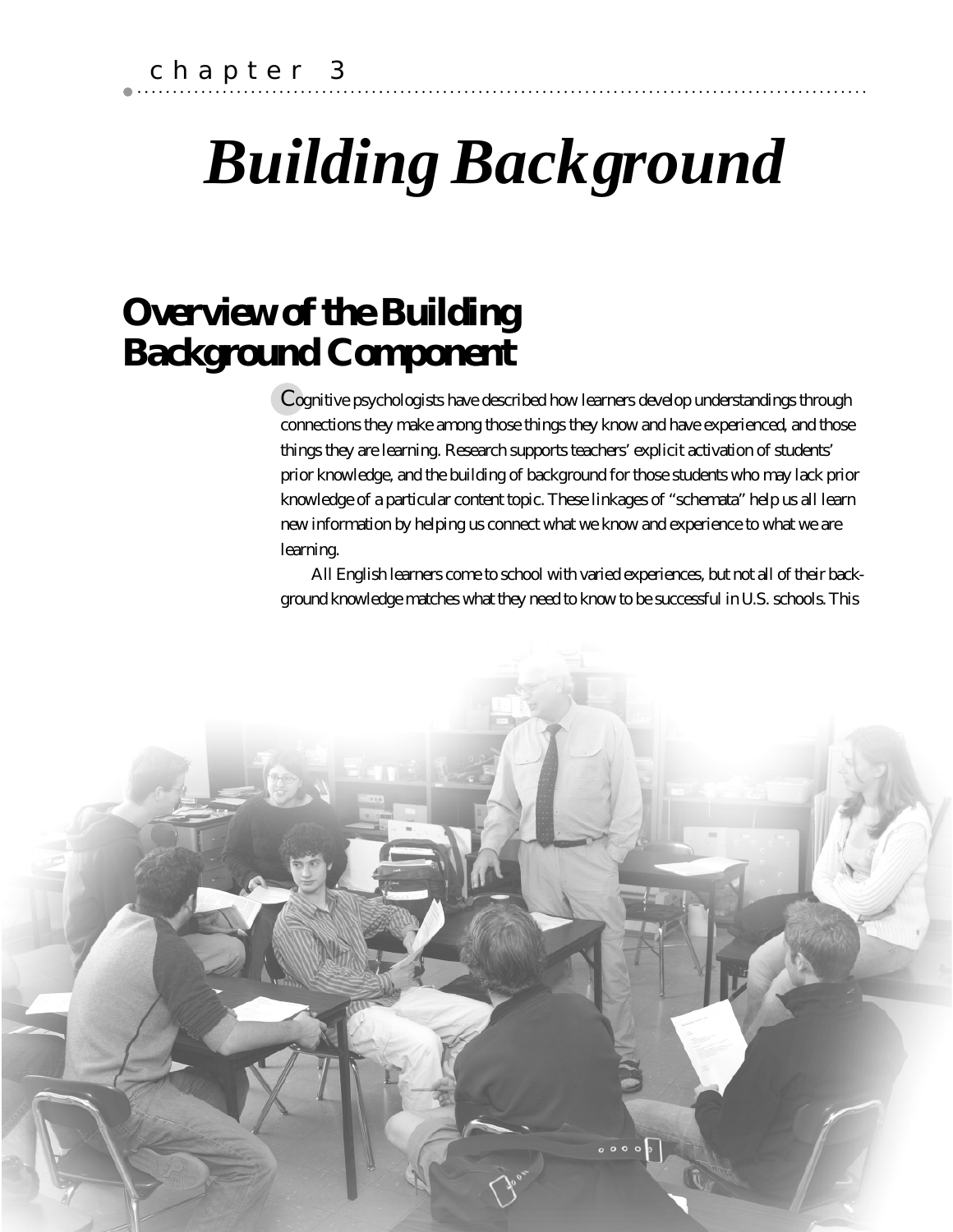**24**

mismatch in schemata, in what students have learned and/or experienced, may prevent them from making necessary connections between past and present learning.

It is important therefore, that teachers not only activate students' prior knowledge, but also build background for those who have these gaps in their understandings and background knowledge. This requires teachers to make very explicit connections between what has been taught in the past ("past learning"). Teachers also must include the explicit and purposeful development of vocabulary to foster comprehension.

To enable students to meet grade level content standards, some SIOP® teachers find it beneficial to offer a mini-lesson, or "jump start," to help fill in gaps. It is critical that teachers systematically and purposefully activate students' prior knowledge (determining what they already know and can do related to the topic), and systematically and purposefully develop background information when there is a mismatch or gap.

The Building Background component includes these features:

- **7.** Concepts explicitly linked to students' background experiences.
- **8.** Links explicitly made between past learning and new concepts.
- **9.** Key vocabulary emphasized (e.g., introduced, written, repeated, and highlighted for students to see).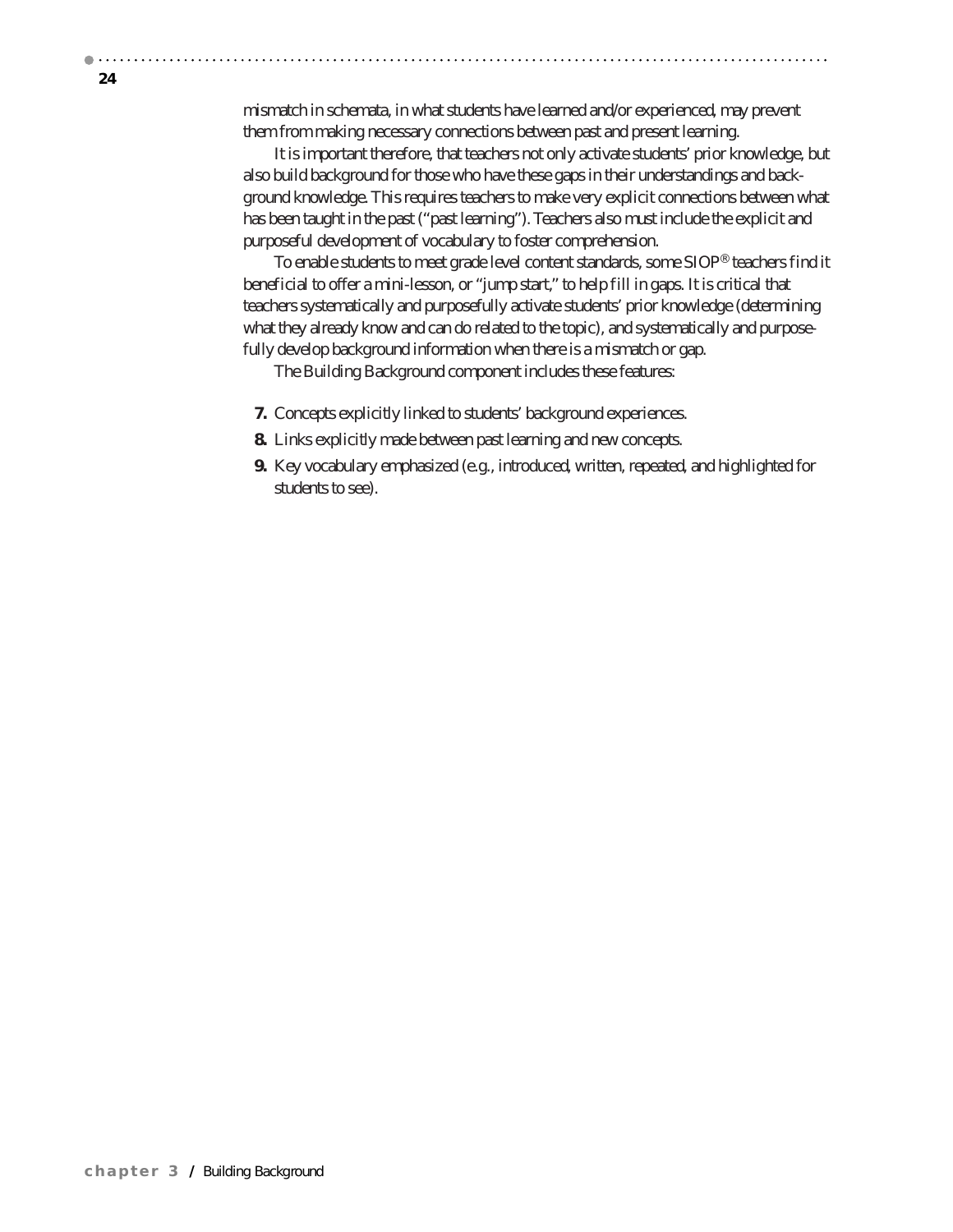## *The Insert Method*



#### **COMPONENT: Building Background S**HELTERED **I**NSTRUCTION

## **(RWCT Project of the International Reading Association)**

Grade Levels: 3–12 Subject Levels: All Grouping Configuration: Partners, Small Groups, Whole Class, Individual Materials: Informational or expository text duplicated on paper students can write on

### **Description:**

SIOP<sup>®</sup>

In partners, students read a nonfiction article using the following coding system, inserting the codes directly into the text they are reading:

A check  $(\sqrt{})$  mark indicates a concept or fact that is already known by the students.

A question (?) mark indicates a concept or fact that is confusing or not understood.

An exclamation mark (!) indicates something that is new, unusual or surprising.

A (+) indicates an idea or concept that is new to the reader.

When the partners have concluded reading and marking the text, they share their markings with another set of partners. As misconceptions or misunderstandings are cleared up, the question mark is replaced with an asterisk (\*). Following this small group work, the text is discussed with the teacher and the whole class.

## **SIOP® Connection**

#### **Content Objectives:**

Students will be able to (SWBAT) . . .

Use a coding system while reading a nonfiction text to identify concepts or facts that are familiar, those that are confusing, and those that are new, unusual, or surprising.

Clarify misconceptions and misunderstandings about a text while working with group members.

#### **Language Objectives:**

Students will be able to (SWBAT) . . .

Ask questions about concepts and facts that are confusing.

Read and discuss with group members a piece of nonfiction text.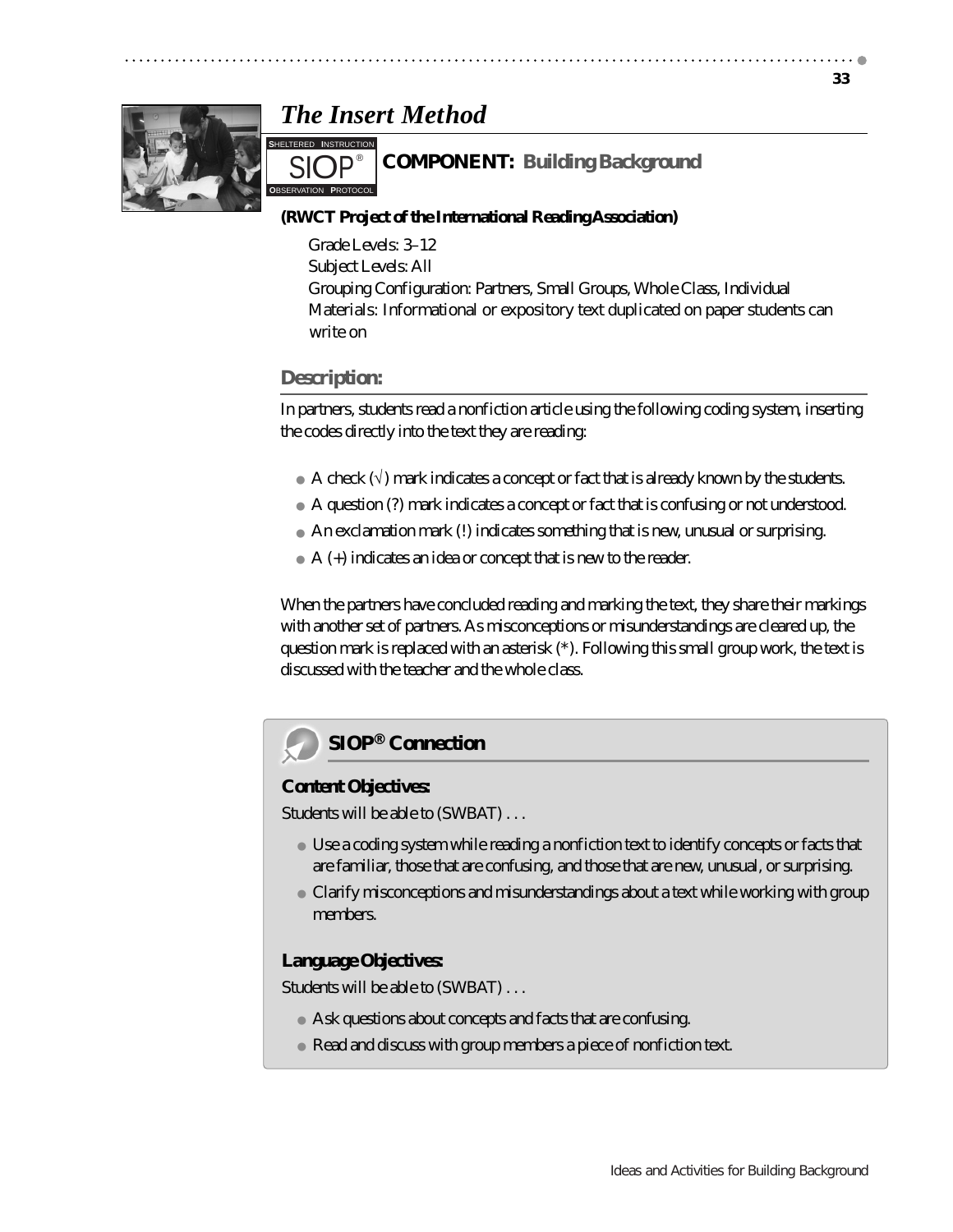# *Strategies*

## **Overview of the Strategies Component**

English learners in the past were often misplaced in remedial and/or special education classes because their lack of English proficiency prevented them from demonstrating content knowledge and literacy skills. At this time, the prevailing thought was also that academic instruction was not possible until ELs had reached at least an intermediate level of fluency in English.

Today we know that we cannot wait until students develop English proficiency to teach them grade-level content information. They can and will learn, given appropriate instruction, support and assistance. We need to recognize that as students learn English, they must also develop strategies to critically analyze and effectively learn.

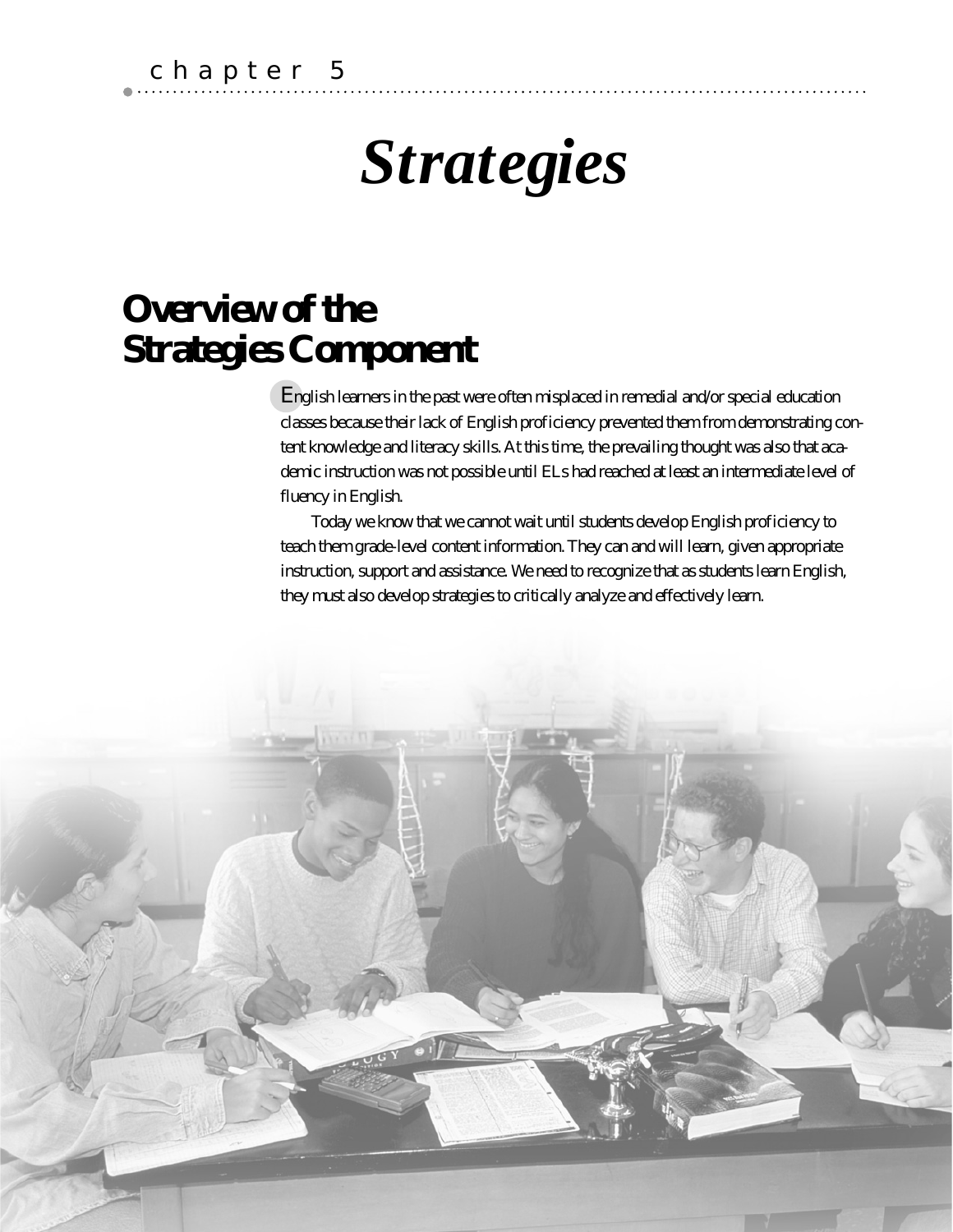The Strategies component focuses on the cognitive and metacognitive strategies that learners use to make sense of new information and concepts. Examples of learning strategies include rereading, note-taking, organizing information, predicting, self-questioning, evaluating, monitoring, clarifying, and summarizing. Studies have shown that explicit teaching and modeling of these (and other) strategies helps students become more strategic in their thinking and learning. Teachers can further develop students' strategic thinking by planning and asking higher-order questions and requiring tasks that promote critical thinking. It is no longer acceptable to ask English learners a preponderance of low-level questions.

There are many ways teachers can provide scaffolding support that is gradually released as students begin to independently apply their new knowledge. Examples of instructional scaffolding include the appropriate use of graphic organizers, partner- and small-group instruction and practice, adapted texts, partially completed outlines, and texts with key concepts and vocabulary marked with a highlighter. Verbal scaffolding includes techniques such as think-alouds, paraphrasing, repetition, careful enunciation, and frequent review of contextualized vocabulary. We have often heard from teachers that the entire SIOP® Model is about scaffolding instruction for English learners; we agree.

The Strategies component includes the following features:

- **13.** Ample opportunities provided for students to use learning strategies.
- **14.** Scaffolding techniques consistently used, assisting and supporting student understanding (e.g., think-alouds).
- **15.** A variety of questions or tasks that promote higher-order thinking skills (e.g., literal, analytical, and interpretive questions).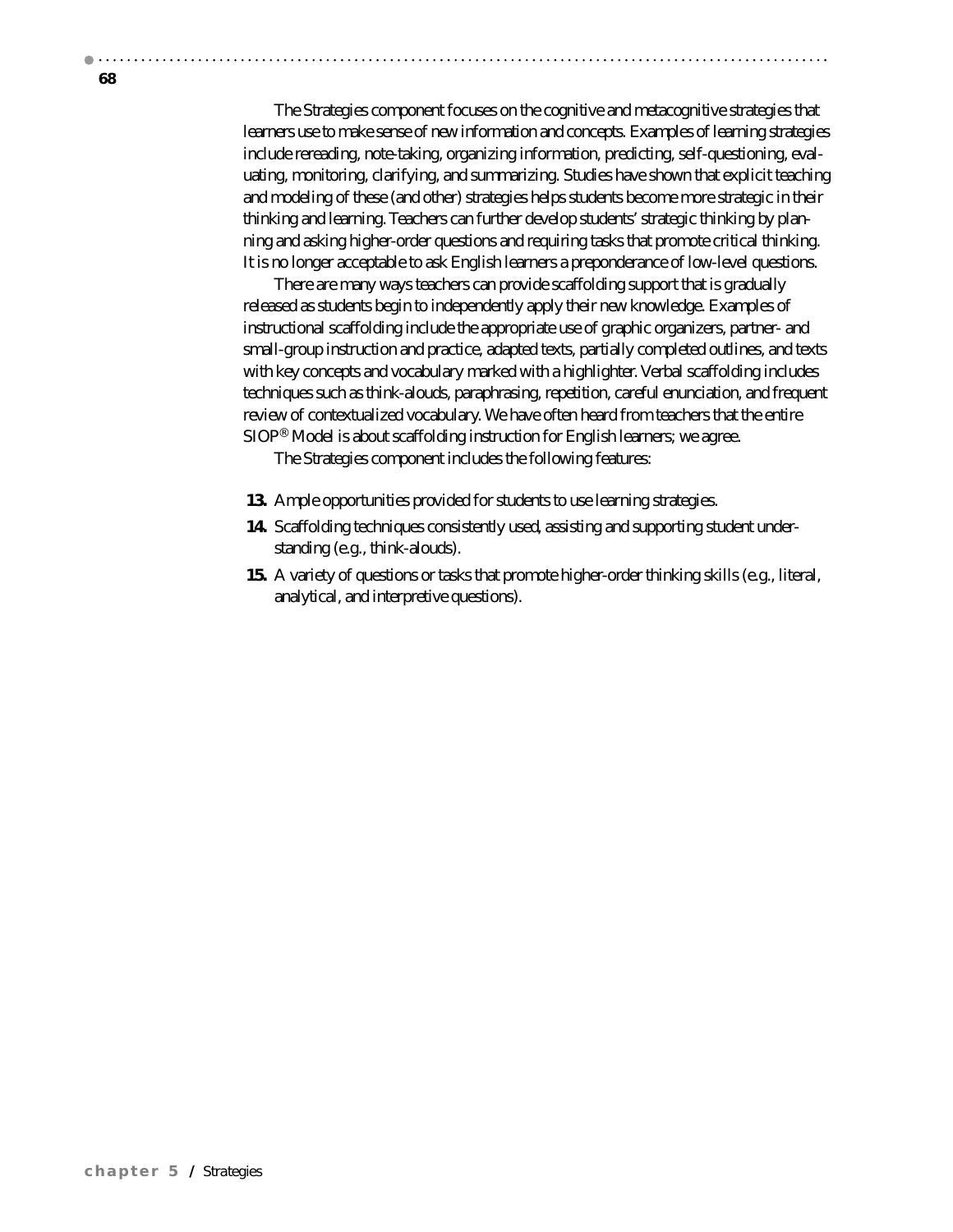## *Canned Questions*



## **COMPONENT: Strategies**

#### **(Adapted from Karen Mettler, Prescott Senior Elementary School, Modesto, CA)**

Grade Levels: 2–12 Subject Areas: All Grouping Configuration: Whole class Approximate Time Involved: 20 minutes Materials: Coffee can with hole cut in lid; question strips

### **Description:**

SIOP<sup>®</sup>

Write (on strips of paper) a variety of questions related to the particular topic being studied. The questions should range from lower to higher levels of thinking. Ask students to demonstrate (according to Bloom's Taxonomy):

Knowledge by defining, locating, underlining, labeling or identifying. Comprehension by describing, summarizing, explaining, or paraphrasing. Application by computing, building, or giving an example. Analysis by categorizing, classifying, comparing and contrasting. Synthesis by combining, creating, designing, or predicting.

Evaluation by concluding, defining, justifying and prioritizing.

Place the question strips in a can. Group students as partners or in small groups (to lower anxiety and to scaffold). The teacher draws out the questions, one by one, and students work together to answer them. Occasionally the teacher may pull a question and based on its difficulty (i.e. the English proficiency required for response), select individual students to answer. When this is done, all students gain exposure to questions of varied cognitive levels, even though they are only responsible for answering the questions that are appropriate for their level of English proficiency.

Students may also (individually or in groups) submit questions to the Question Can. These can be drawn for other students to answer. Teachers can teach students how to ask higher order questions using QAR's: Question-Answer-Relationships (p. 79).



#### **Content Objective:**

Students will be able to (SWBAT) . . .

Respond to questions written at various cognitive levels on (a topic).

*(continued)*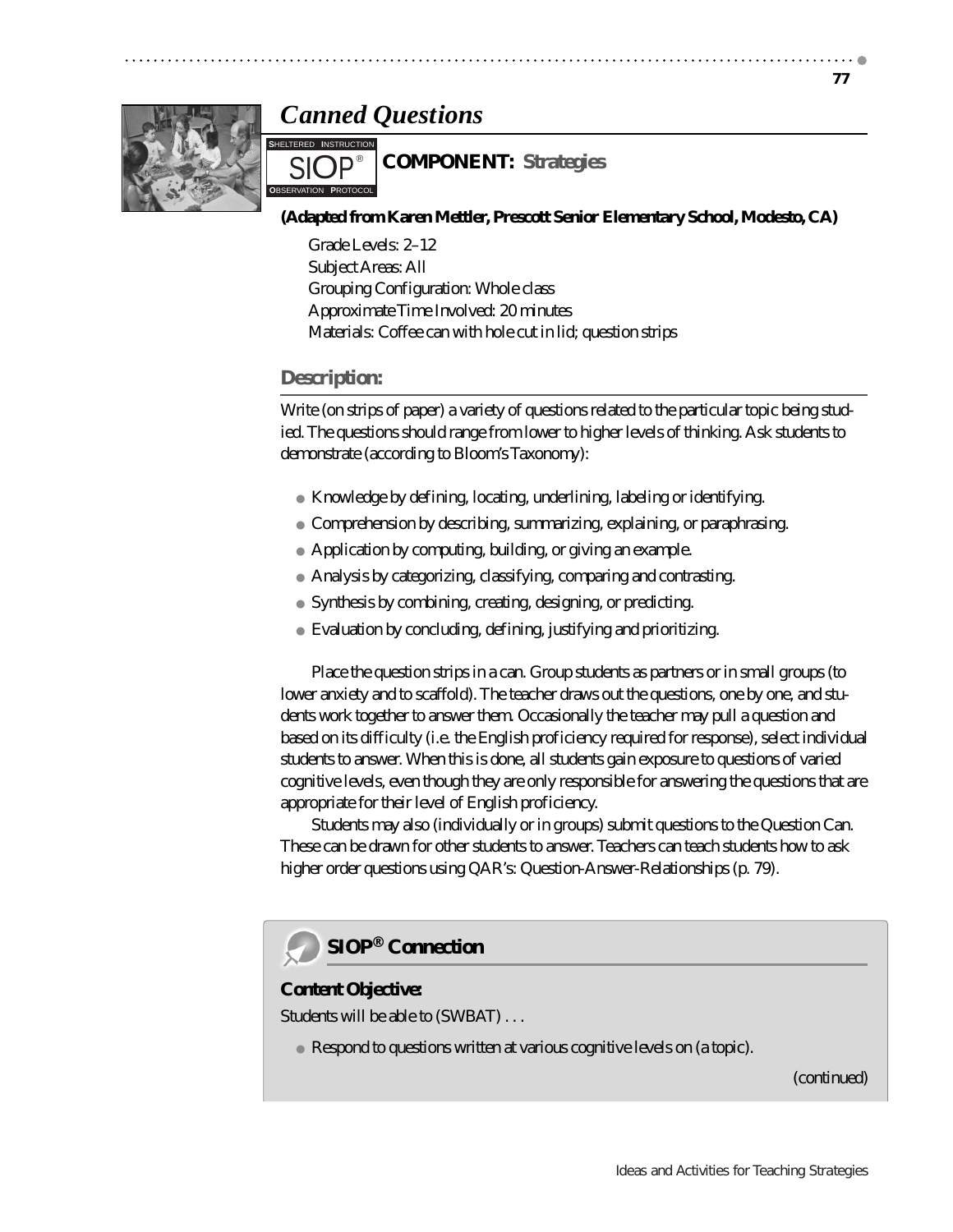$\blacksquare$ 

## **SIOP® Connection** *(continued)*

#### **Language Objectives:**

Students will be able to (SWBAT) . . .

Display their knowledge of (topic) by using complete sentences when answering a question.

Answer questions on increasingly sophisticated levels of cognition using the following prompts:

*Knowledge:* The definition of (topic) is .

**Comprehension:** (Topic) can be explained as  $\equiv$ 

*Application:* An example of (topic) is  $\Box$ 

*Analysis:* (Topic) can be compared to \_\_\_\_\_\_\_\_\_\_\_\_\_\_\_\_.

**Synthesis:** If I create a diagram of (topic) I would include \_\_\_\_\_ in my diagram.

*Evaluation:* We can conclude that (topic)  $\_\_$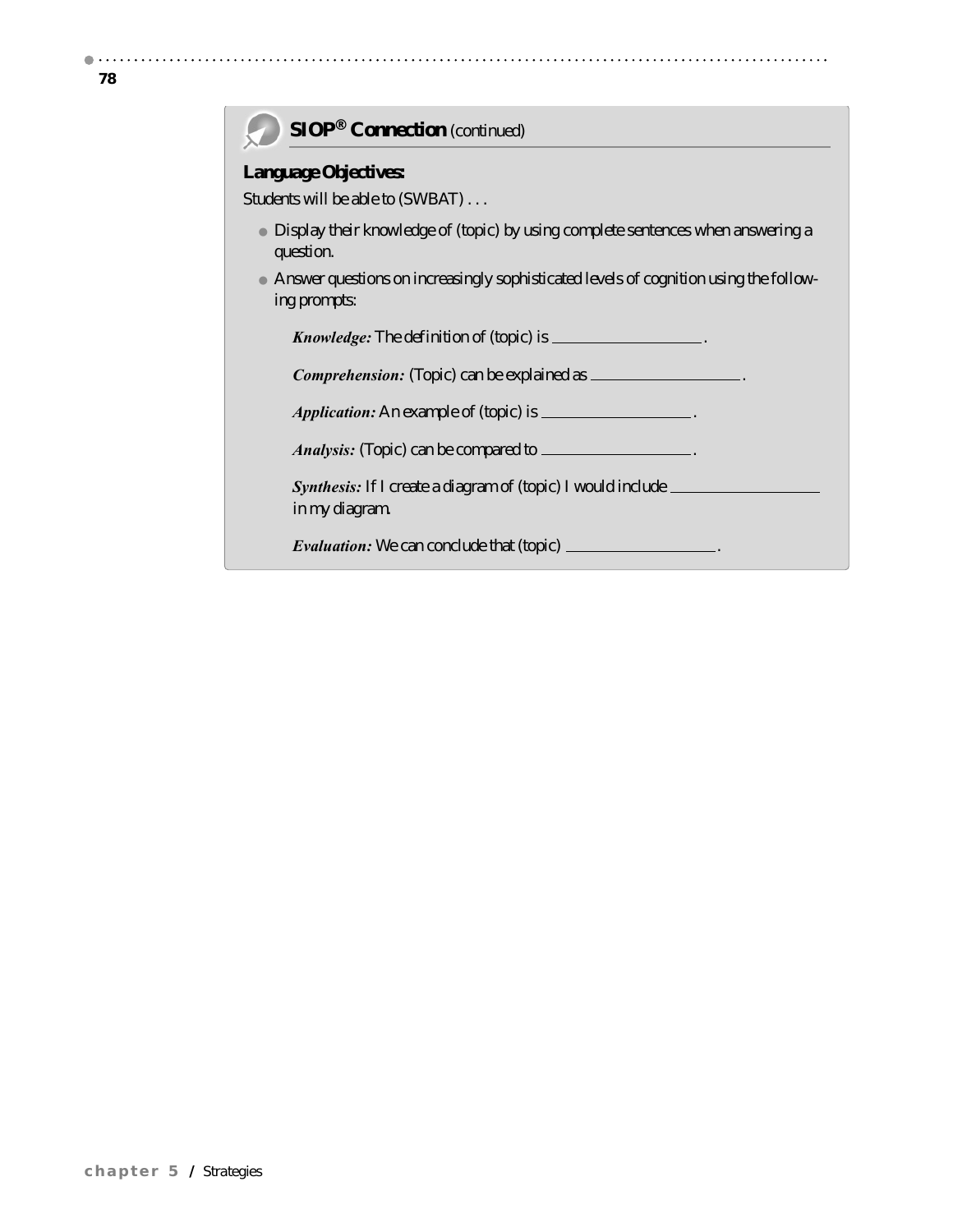# *Interaction*

## **Overview of the Interaction Component**

One thing we know for certain about English learners is that they will not become proficient speakers of the language unless they have frequent opportunities to use it. While this seems obvious, it's surprising how few chances there are each day for ELs to speak English. English learners are likely to speak their native language before and after school, during breaks, recess, and lunch, if they have peers who speak their same native language. Teachers who monopolize the vast majority of classroom talk, as is common practice, compound the problem and ELs have even fewer opportunities to speak English.

Effective SIOP® teachers incorporate into their lesson plans multiple opportunities for their students to use English, in writing, in reading, and in interaction with the teacher

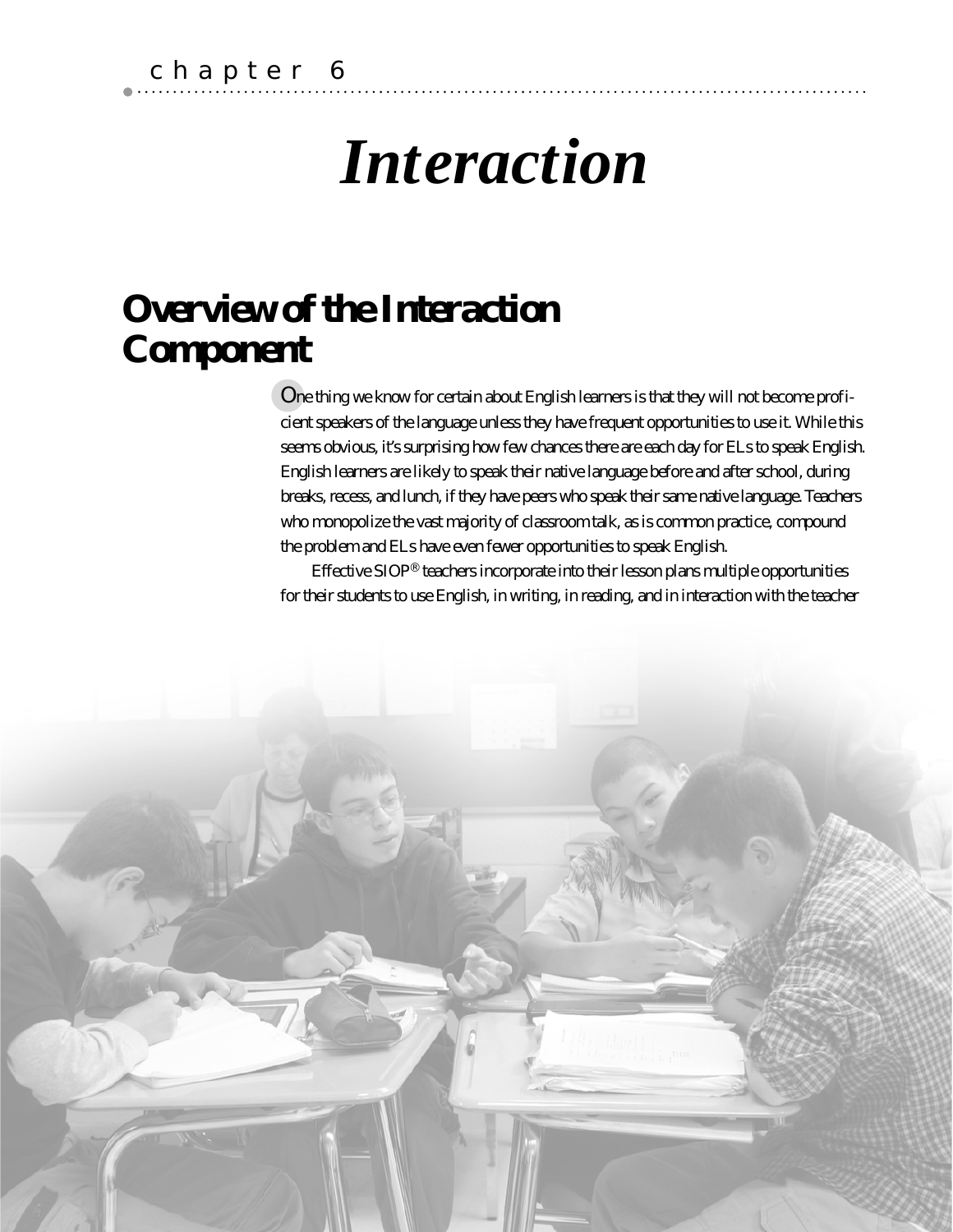and other students. SIOP® teachers also provide time for students to process in English what they are hearing prior to answering questions or participating in discussion. Students occasionally work independently during SIOP® lessons, but more often they learn with partners and in small groups. The teacher purposely decreases the amount of teacher-talk by planning few lectures (and "mini" ones at that), and by turning the talk over to students with probes such as, "Tell me more about this;" "Why do you think so?" "Where did you get that idea?" "Will you explain your thinking to your partner?" When an English learner has difficulty understanding a direction or concept in English, the teacher encourages clarification in the student's language, if possible, by another student, an instructional assistant, or by the teacher. These deliberate teaching practices maximize classroom and student exposure to and practice with English.

The Interaction component includes the following features:

- **16.** Frequent opportunities for interaction and discussion between teacher and student and among students, which encourage elaborated responses about lesson concepts.
- **17.** Grouping configurations support language and content objectives of the lesson.
- **18.** Sufficient wait time for student responses consistently provided.
- **19.** Ample opportunities for students to clarify key concepts in L1 as needed with aide, peer, or L1 text.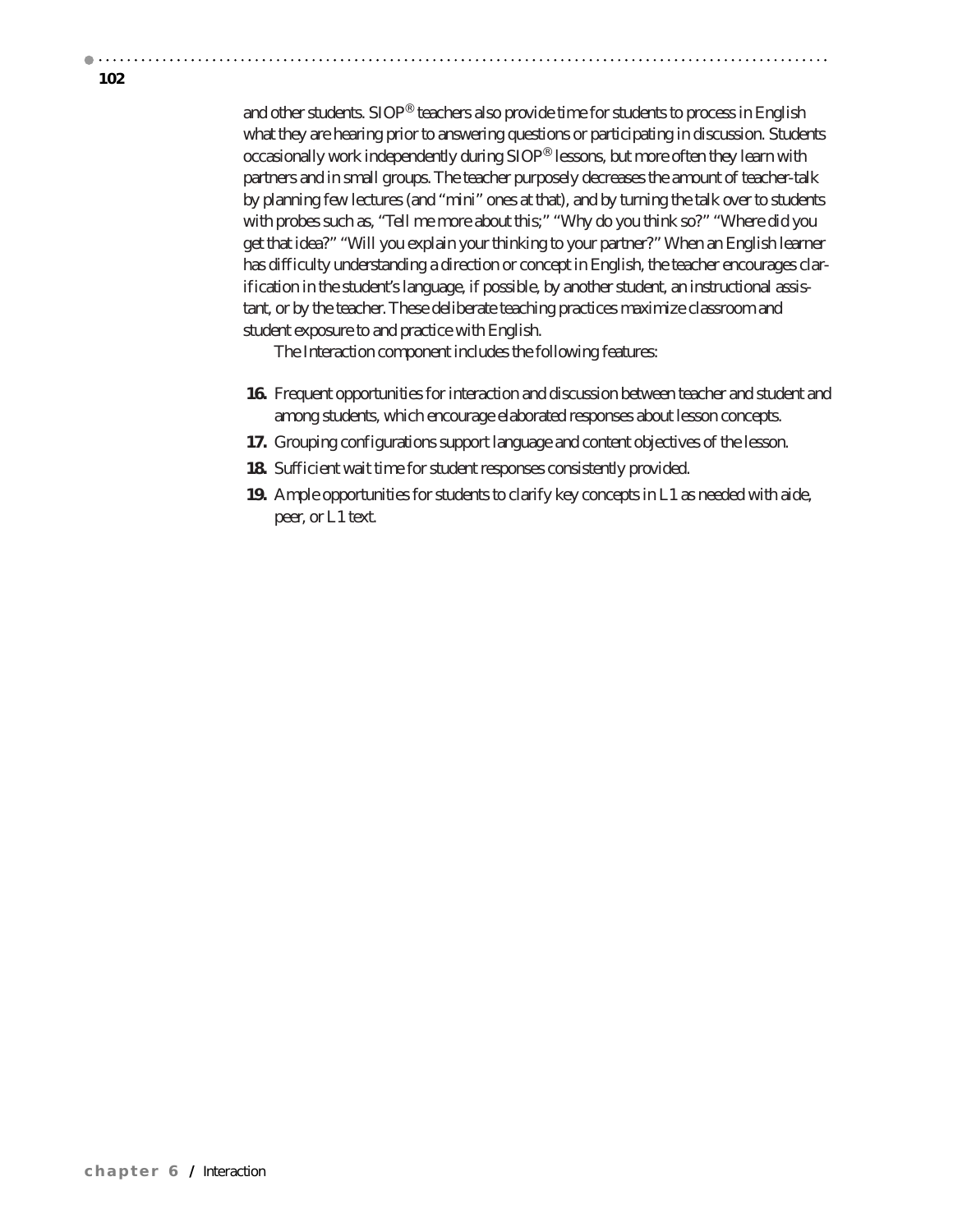### **119**



## *You Are There*

SIOP<sup>®</sup> **PROTOCOL** 

**COMPONENT: Interaction (and Practice/Application)**

**(Vogt, 2000)**

Grade Levels: 4–12 Subject Levels: Social Studies, Math, Language Arts, Science Grouping Configurations: Small groups, whole class Materials: Resources (books, articles, websites) for research

## **Description:**

This activity is based upon the classic television program *You Are There*, hosted by Edward R. Murrow, in which characters involved in actual historical events were interviewed about their involvement and participation in the event. The re-creations were historically accurate, and the historical figures came alive for viewers

In preparation for You Are There in the classroom, groups of students conduct research on the event they will be portraying. Having completed their research, the students select a character that played a crucial role in the event and write interview questions and responses that an interviewer will use during the dramatic re-enactment. Students could interview Sacajawea, the Shoshone guide and interpreter who accompanied Lewis and Clark on their expedition, or interview the Wright brothers upon their arrival at Kitty Hawk, North Carolina. Both the interviewer and the interviewee are apprised of all questions and responses prior to the performance.

Another dimension can be added to this activity, especially if you are working with older high school students: audience members direct unrehearsed questions to the central character. Obviously, all students, including the interviewee, must have a thorough knowledge of the event for this to be a successful activity.



### **Content Objectives:**

Students will be able to (SWBAT) . . .

Demonstrate their understanding of a person or historical event by creating interview questions and responses.

Convey the essence of the person or historical event through an interview that is performed for peers.

### **Language Objectives:**

Students will be able to (SWBAT) . . .

Write interview questions.

Create appropriate responses to the interview questions.